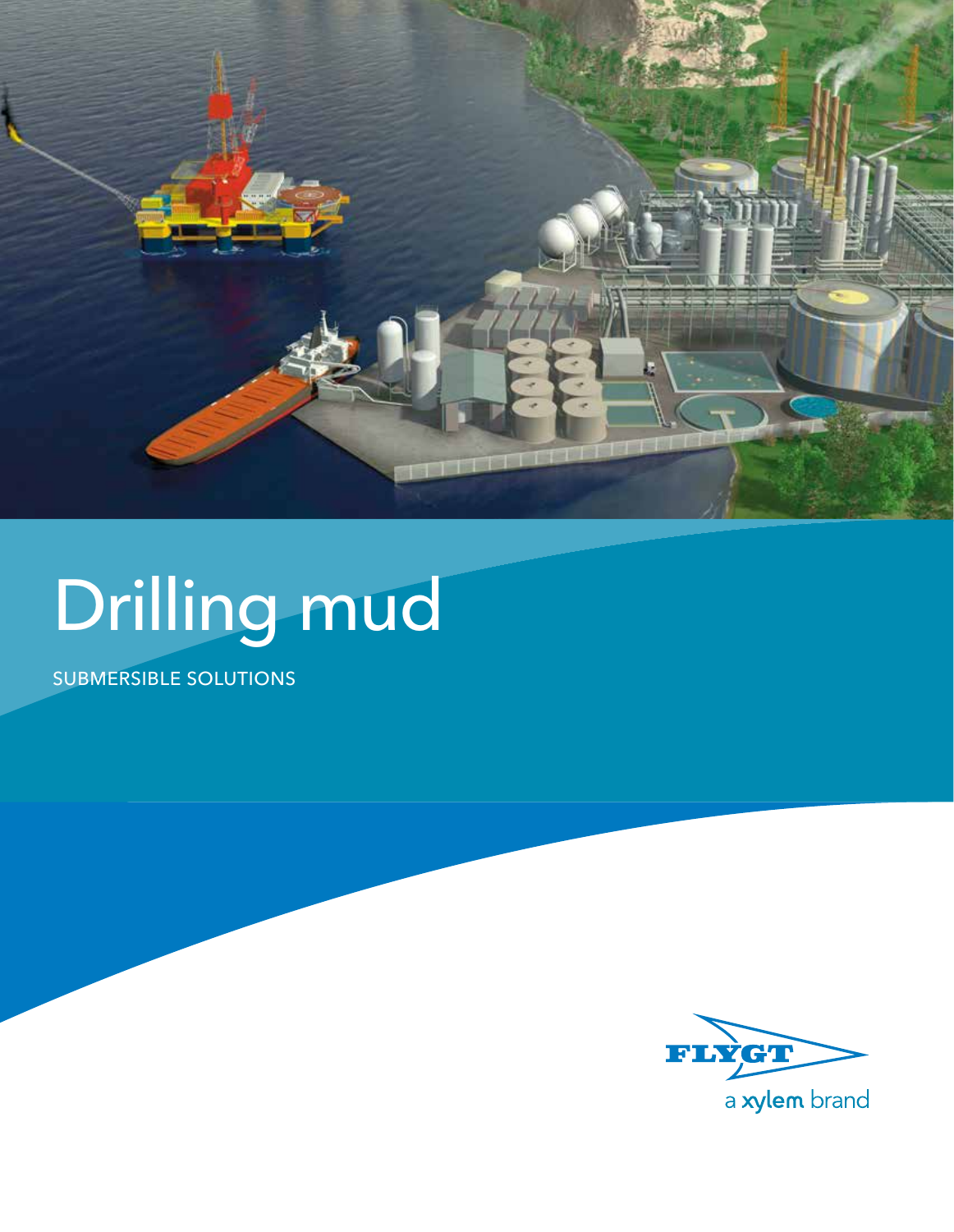## Prevent sedimentation

Drilling mud is composed of extremely small particles and has a thick consistency. Its settling velocity is therefore low, and sediment should not be a problem if the contents in a tank can be kept in motion. But, due to the combination of the irregular shape of tanks and the inefficiency of conventional mixing systems, sediment build-up is a time consuming and expensive problem.

Flygt – the world leader in submersible liquid handling technology – offers a solution that not only provides perfect mixing of any tank, but can also cut the energy consumption of your mixing operations.

In a submersible agitator, the motor and propeller are integrated in a compact unit. This results in practically unlimited installation flexibility: both in terms of where it is positioned in a tank and how the agitator's jet flow is aimed.

This means that instead of dissipating its energy against tank floors, baffles or facing walls – a problem with non-submersible agitators – the jet flow can be steered so that it follows the shape of the tank. With correct positioning and sizing of the agitator, the entire contents of the tank can be set in motion. By creating this motion, or bulk flow, we are able to prevent solids from settling.

Having invested substantial resources in defining the fluid dynamics of submersible mixing, we bring a high degree of predictability to mixing the contents of your tanks. Our PC-based sizing programs, coupled with a global network of application facilities, ensure that Flygt engineers will be able to configure a mixing system that prevents sedimentation in any tank, of any shape and size.



*Put simply, the principles of mixing are:* 

- *• To create one welldefined circulation with a minimum of losses*
- *• To distribute the flow as evenly as possible throughout the tank*
- *• To position the agitators to reach the "dead" zones*

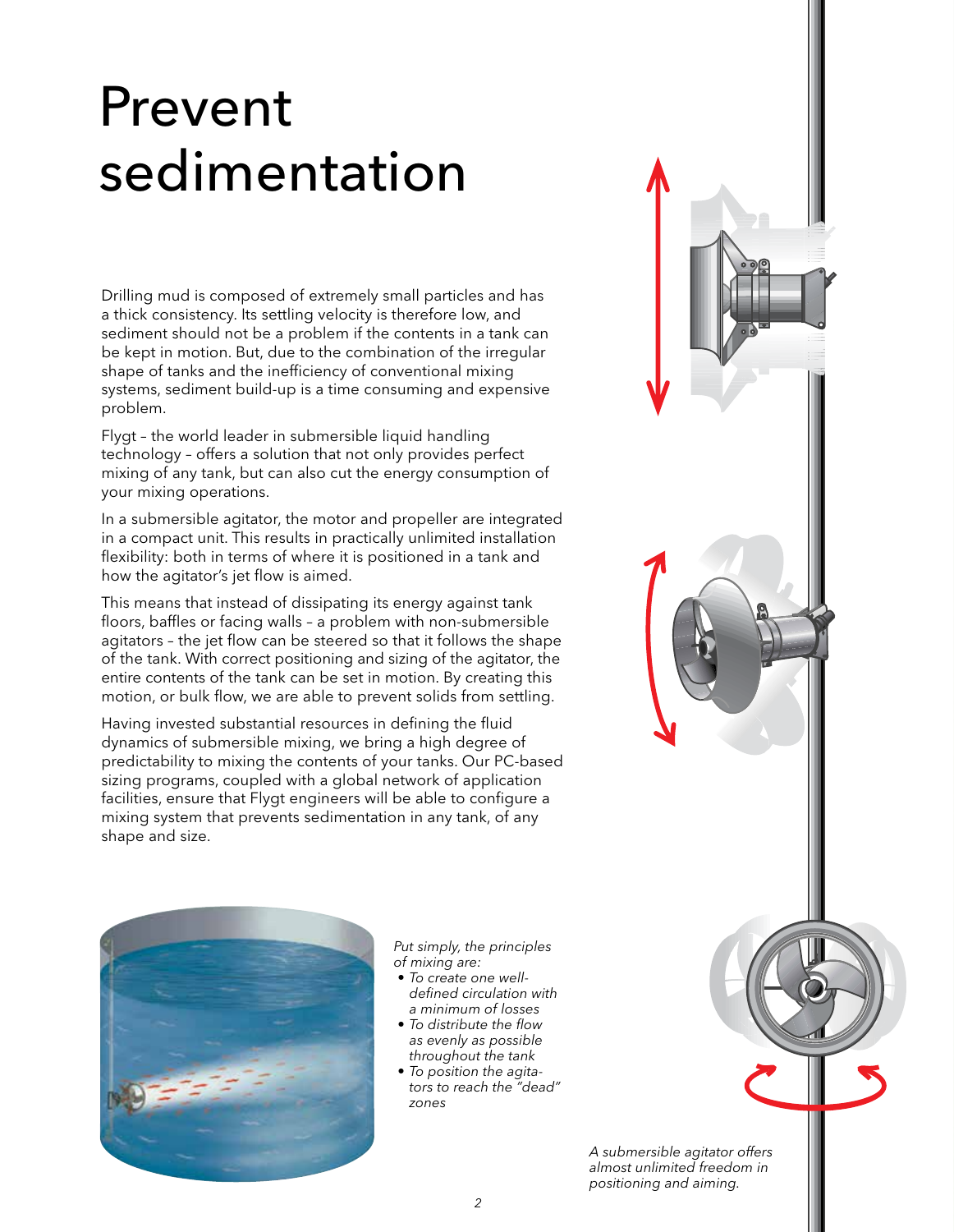### Better, cleaner, faster

The advantages with Flygt submersible agitators are many:

- The agitator suspends the solids, counteracting the mud's tendency to stratify.
- By preventing sedimentation, the full volume of a tank will always be available, allowing for prolonged drilling operations.
- Ends time-consuming and expensive manual or mechanical removal of sediment.
- With well-mixed drilling mud, problems are avoided when pumping the mud.
- We supply monitoring devices, for full operator control.
- The combination of high turbulence and high flow results in fast batch turnover.
- By using a Flygt agitator, a major supplier of drilling mud has found that they could use less additives and still achieve the same high quality.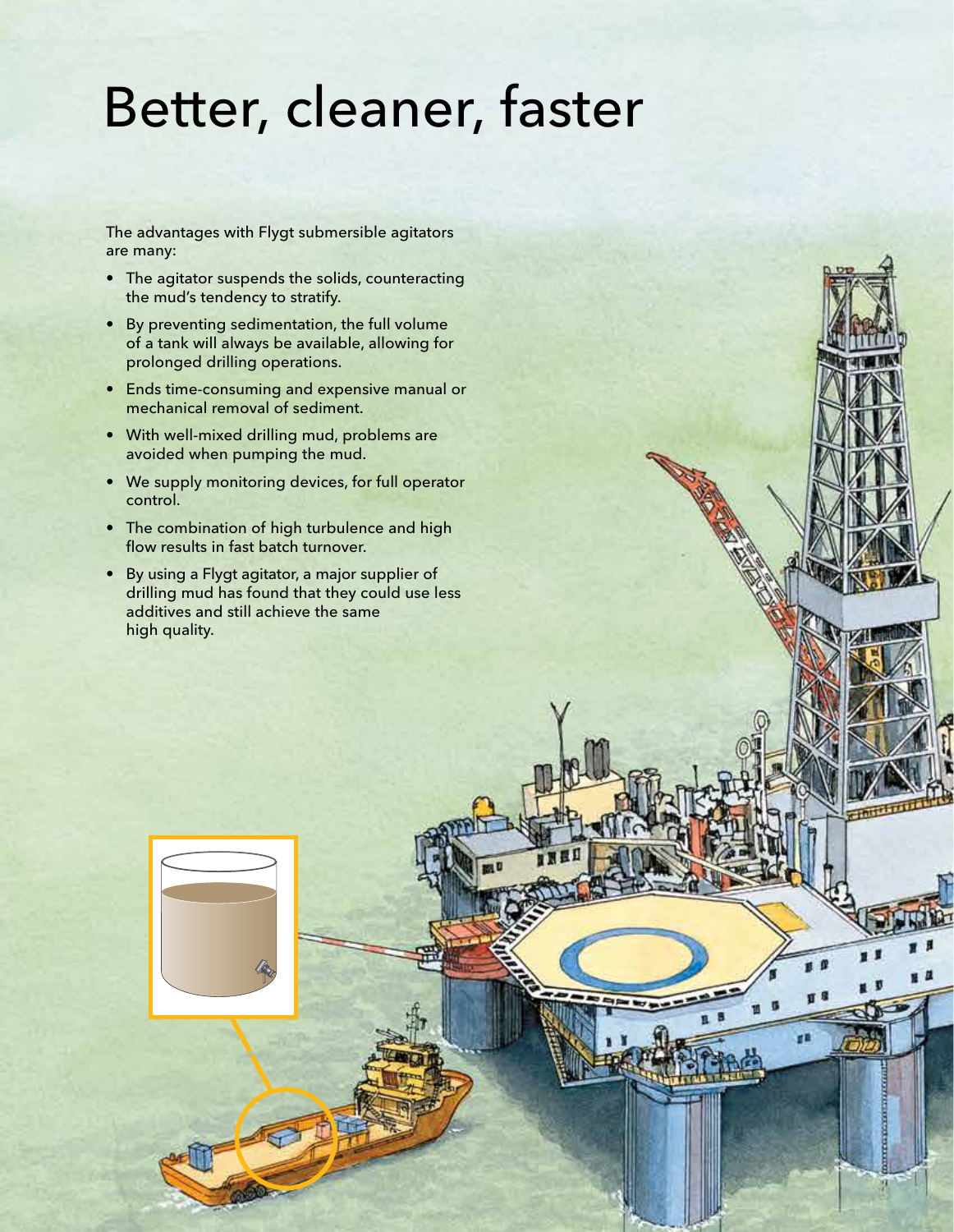



### Applications

Supply ships • Storage tanks

Drilling rigs

- Storage tanks
- Active mud tanks
- Killing tanks
- Recycling tanks
- Emergency dump tanks
- Slug tanks

#### Mud plants

- Preparation tanks
- Storage tanks
- Recycling mud tanks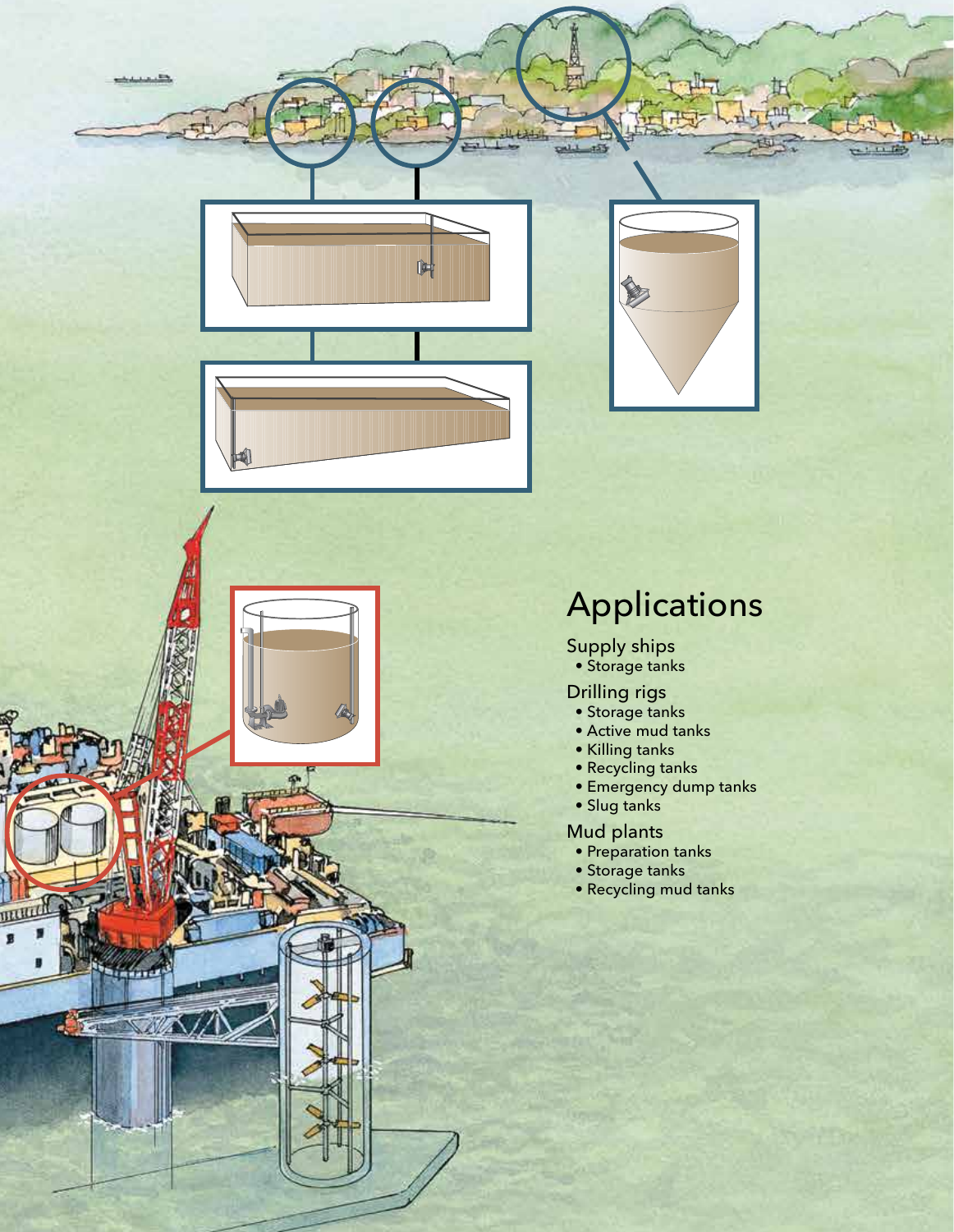## The submersible advantage

Not only did we invent the submersible agitator at Flygt, but we also launched the world's first heavy-duty submersible pump. Submersible pumps and agitators offer some very interesting benefits:

#### Submersibles eliminate downtime

One of the reasons for the success of our submersibles, whether agitators or pumps, is that they are so accessible: a Flygt submersible can be raised in a matter of minutes, without having to empty the tank.

Because these compact machines are so easy to winch up and reinstall, a standby unit can replace a agitator or pump that needs servicing, thereby eliminating downtime entirely.

#### Submersibles take less space

Operating submerged, submersible agitators and pumps take virtually no space. And submersibles do not need the extra head space that long-shaft units require when they are winched up.

#### No alignment problems

With a submersible, expensive alignment equipment and time-consuming realignment procedures can be avoided altogether.

The absence of a long shaft also makes for a more robust and more reliable machine.

#### Retrofit and upgrade

Flygt submersibles offer a high degree of installation flexibility and can replace nonsubmersible units in most applications. Submersible agitators can easily be installed in tanks which have previously had no agitators.





*Flygt offers the market's widest range of heavy-duty submersible pumps and agitators. They are available in a large number of different materials to meet varied corrosion, abrasion and temperature requirements.* 

*The agitators are manufactured in 0.75 kW to 30 kW versions. Flygt pumps are available in a wide range of models, from portable 1.9 kW units delivering 150 l/ min, to 450 kW mammoth machines with capacities of up to 150 000 l/min.*